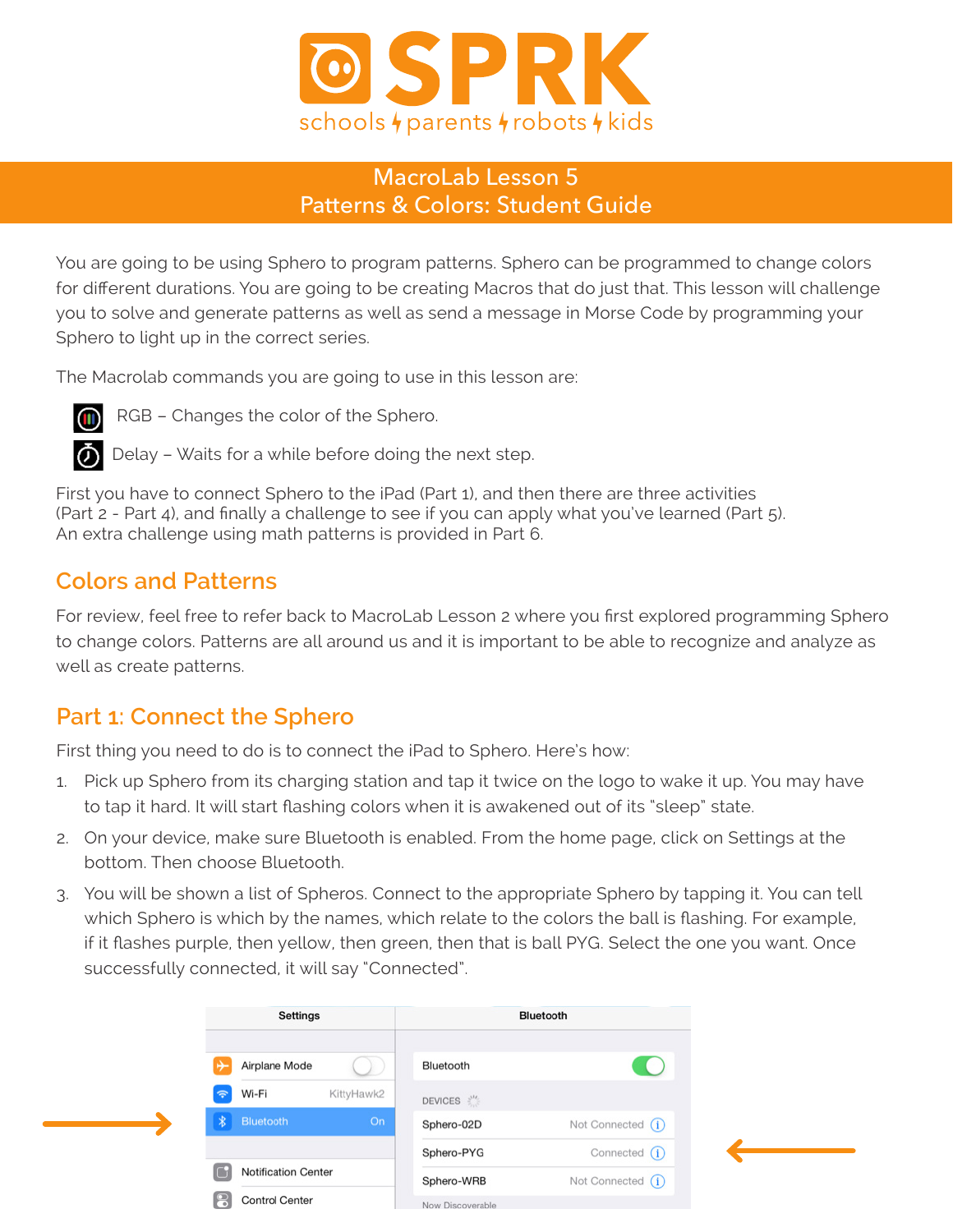## **Part 2: Colors**

Now that we have Sphero connected, follow these steps for the first experiment:

- 1. Select the preloaded program called Rainbows
- 2. Press play and watch the program
- 3. Click Macros in the top left corner to move back to the main MacroLab screen.
- 4. Now we are going to try to create a better rainbow
- 5. Tap the + button at the bottom to create a new macro.



6. Where it says Macro Name, type my rainbow. Click Create Macro.

| K Macros |                     |  |
|----------|---------------------|--|
|          | my rainbow          |  |
|          | <b>Create Macro</b> |  |
|          |                     |  |

7. Add a command by tapping the + button at the bottom right.



8. Tap the Add (+) button at the bottom of the screen. Tap on RGB (which stands for "Red, Green, Blue"), the third command in the list.

| Roll       |  |
|------------|--|
|            |  |
|            |  |
| <b>RGB</b> |  |
|            |  |

9. Drag the slider for red to the right for 100% in order to make a red color. Slide the green and blue sliders to the left for 0%. Slide the delay to 0, we will use the next command to make the color delay for 1 second. Click Create.

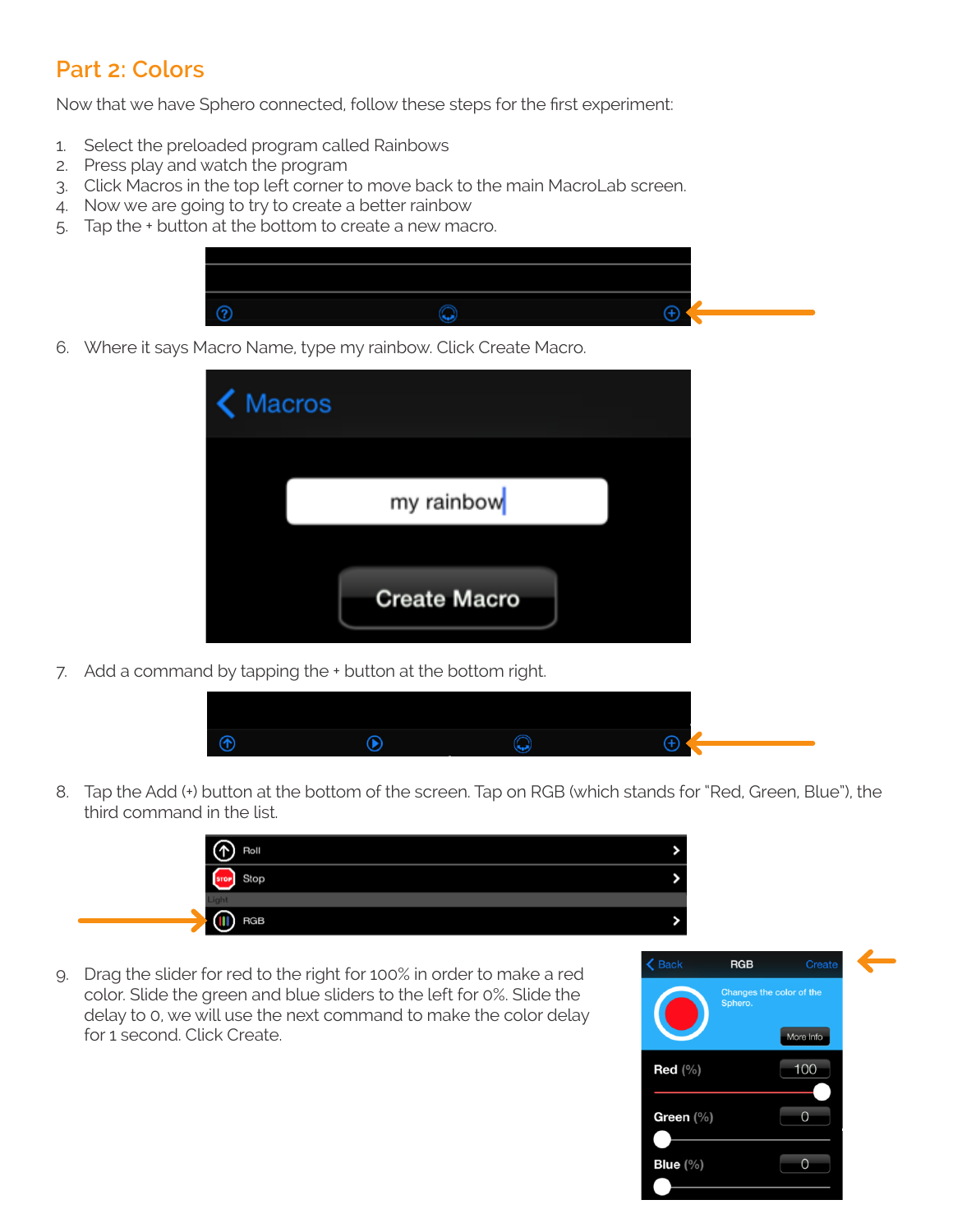## **Part 2: Colors (continued)**

- 10. Now let's add a one second delay so that you can see the color for one second. Tap the + button to add a new step.
- 11. Tap the Delay button.

|                   | οιυμ            |    |
|-------------------|-----------------|----|
| Light             |                 |    |
|                   | <b>RGB</b>      |    |
|                   | Fade            | 8  |
| æ                 | <b>Back LED</b> | 75 |
| <b>Time Delay</b> |                 |    |
|                   | Delay           | 55 |
|                   | WaitUntilStop   |    |

12. Choose 1000 ms delay. It may be easier to click on the box and type in 1000 than using the slider. Click Create.

|                   | More Info |
|-------------------|-----------|
| <b>Delay</b> (ms) | 1000      |

13. Now you will create the next color. Tap the add (+) button, then tap on RGB. Drag the slider for red to the right to around 83% and drag the green slider to around 40% in order to make orange. The blue slider should be at 0%. Slide the delay to 0, we will use the next command to make the color delay for 1 second. Click Create.

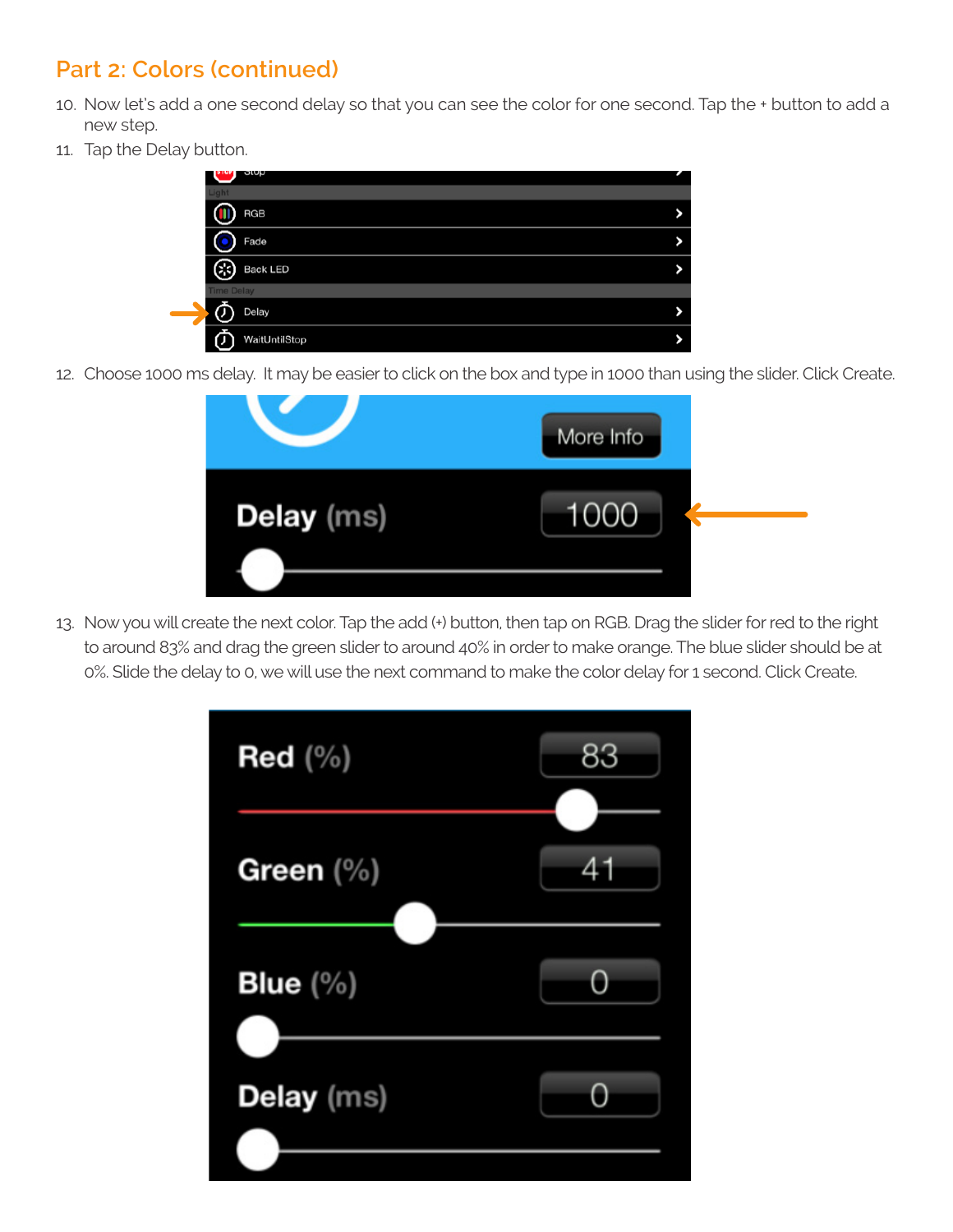### **Part 2: Colors (continued)**

- 14. Tap the + button to add a new step.
- 15. Tap the Delay button.
- 16. Choose 1000 ms delay. Click Create
- 17. Repeat steps 8-12 above and look on the screen as you move the slider bars until you have created yellow.
- 18. Record on your worksheet what the slider bar values were to create yellow.
- 19. Repeat steps 8-12 for green.
- 20. Repeat steps 8-12 for blue.
- 21. Repeat steps 8-12 above and look on the screen as you move the slider bars until you have created purple.
- 22. Record on your worksheet what the slider bar values were to create purple.
- 23. Set Sphero on a table. Tap Play.

Do you see the rainbow?

### **Part 3: Pattern Solving**

What colors are missing in the patterns?



### **Part 4: Make your own pattern for Sphero**

- 1. Using the color key below, program your own unique pattern with Sphero. In the table a dot represents a short delay (200 ms) and a rectangle represents a longer delay (600 ms). Add periods of no light in between each shape to help recognize the pattern. Write your pattern on your worksheet.
	- \*Note: when setting color delays, the max delay that you can set on the RGB screen is 255, so when programming 600 ms of a color, use a separate delay command after the RGB command.

An example of using the key to program:



RGB->No color command with delay 200 ms

2. Once you have built your Macro, see if another team member can solve your code and then try to solve theirs.

## **Part 5: Challenge**

For our challenge, we will program Sphero to light up to send a message in Morse Code.

1. Use the table below to help figure out how to code the word your teacher gives you. The table says a dot is used for 1 unit, for us that will be 200 ms and a dash will be 3 units, or 600 ms.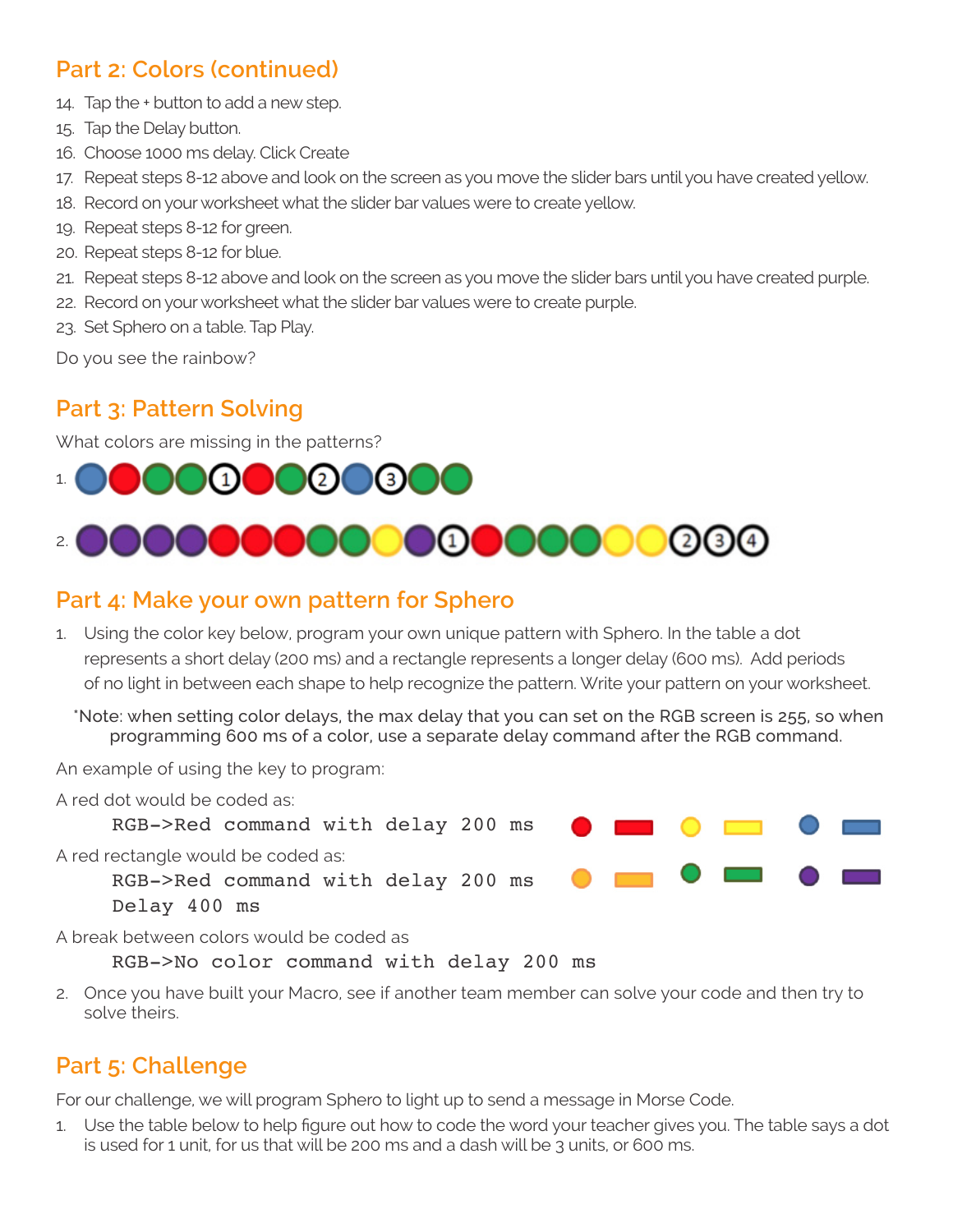## **Part 5: Challenge (continued)**

- 2. Use a different color for each different letter
- 3. After you have coded your word let the teacher know
- 4. As a group try to figure out the entire secret message by going around to the different groups and figure out what each word is.

# **International Morse Code**

- 1. The length of a dot is one unit.
- 2. A dash is three units.
- 3. The space between parts of the same letter is one unit.
- 4. The space between letters is three units.
- 5. The space between words is seven units.